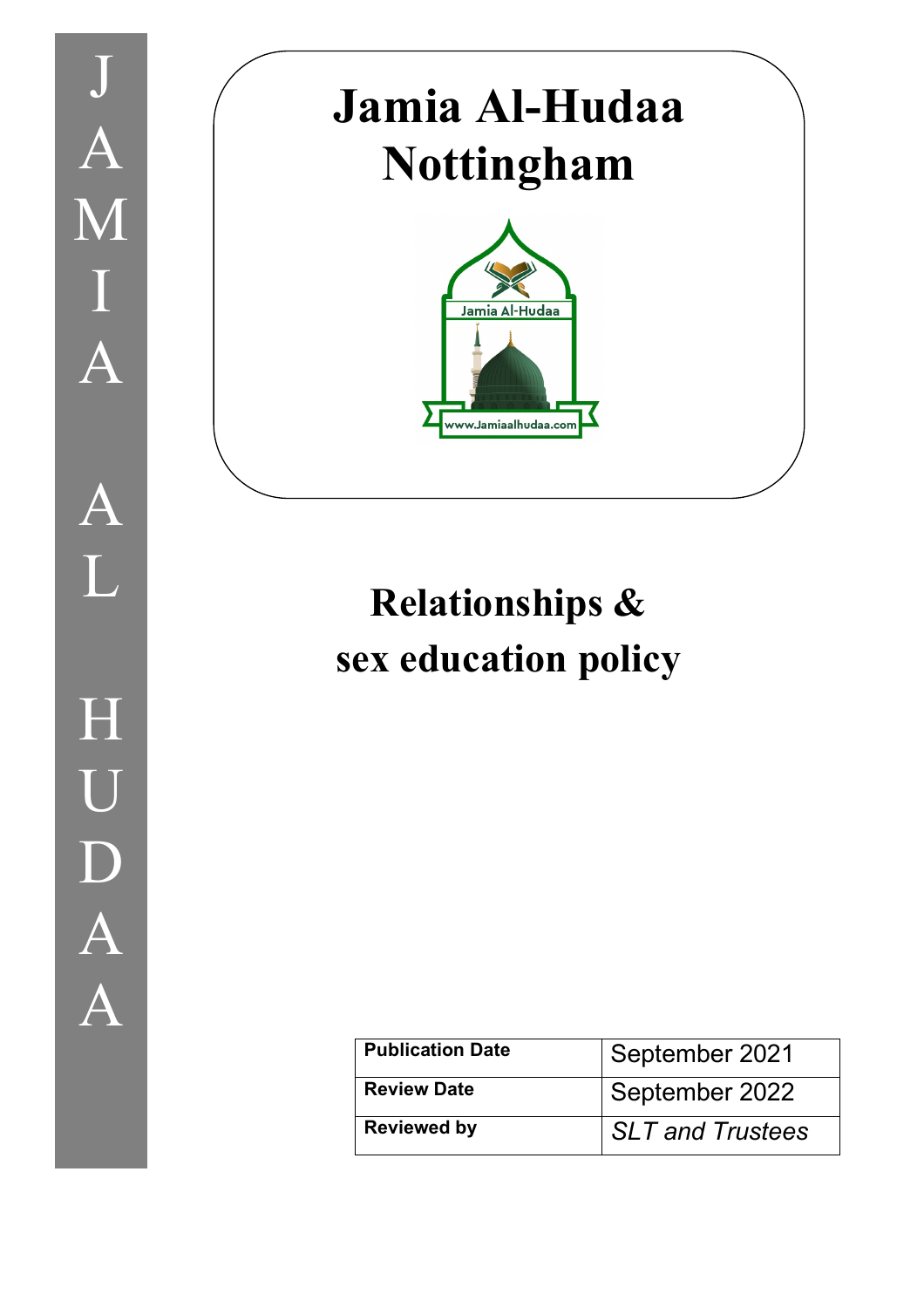## **Contents**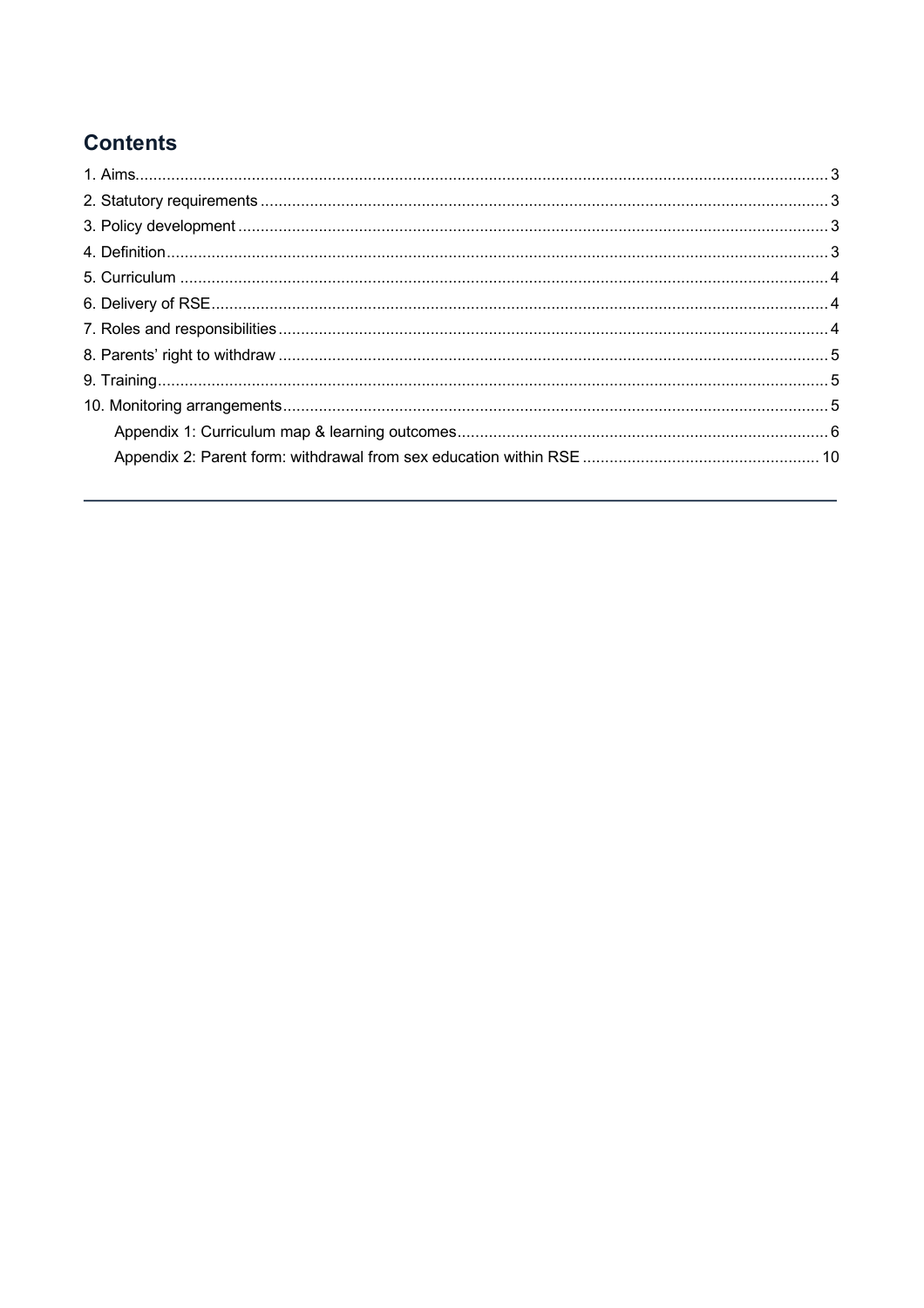## **1. Aims**

The aims of relationships and sex education (RSE) at our Jamia are to:

- Provide a framework in which sensitive discussions can take place
- Prepare pupils for puberty, and give them an understanding of sexual development and the importance of health and hygiene
- Help pupils develop feelings of self-respect, confidence and empathy
- Create a positive culture around issues of sexuality and relationships
- Teach pupils the correct vocabulary to describe themselves and their bodies

Our world has changed significantly, children now face new challenges: they have to process lots of information from different sources such as TV, the Internet, social media, understand how society is changing, understand risks they may face, all putting pressure on their physical and mental health. Having said that, we believe that RSE is important for our pupils and our Jamia. Through these subjects, we want to support all young people to be happy, healthy and safe – we want to equip them for adult life and to make a positive contribution to society. We view the partnership of home and school as vital in providing the context to both complement and reinforce what pupils learn at home about healthy, respectful relationships, focusing on family and friendships, in all contexts, including online, as well as how to be healthy.

As the key highlight of Jamia is the specialist Islamic Curriculum which strives to produce the future Muslim leaders for modern day Britain, RSE if of great personal and communal importance. There is an enriched history of issues such as hygiene, well-being and safeguarding in Islamic literature, culture and practice. We will therefore strive to connect the classic with the modern so that our students can benefit and benefit others beyond their years of study.

## **2. Statutory requirements**

As a secondary provision, Jamia must provide RSE to all pupils as per section 34 of the Children and Social work act 2017.

At Jamia Al-Hudaa, we teach RSE as set out in this policy.

## **3. Policy development**

This policy has been developed in consultation with staff, pupils and parents. The consultation and policy development process involved the following steps:

- 1. Review a member of staff pulled together all relevant information including relevant national and local guidance
- 2. Staff consultation all Jamia staff were given the opportunity to look at the policy and make recommendations
- 3. Parent/stakeholder consultation parents and any interested parties were invited to provide feedback via email or have the option to arrange a meeting
- 4. Pupil consultation we investigated what exactly pupils want from their RSE
- 5. Approval once amendments were made, the policy was shared with governors and approved

## **4. Definition**

RSE is about the emotional, social and cultural development of pupils, and involves learning about relationships, sexual health, sexuality, healthy lifestyles, diversity and personal identity.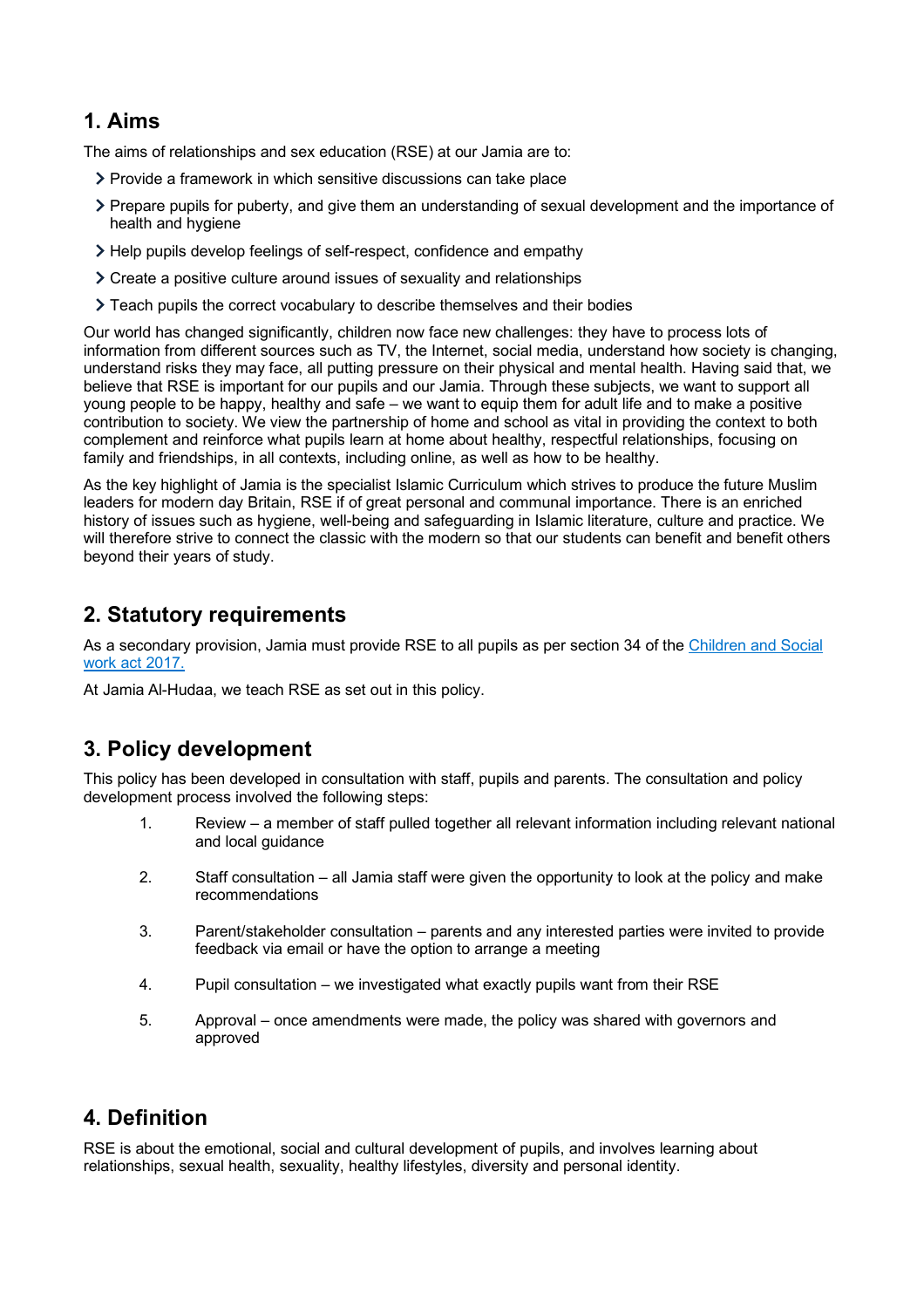RSE involves a combination of sharing information, and exploring issues and values. RSE is not about the promotion of sexual activity.

## **5. Curriculum**

Our curriculum is set out as per Appendix 1 but we may need to adapt it as and when necessary.

We have developed the curriculum in consultation with parents, pupils and staff, considering the age, needs and feelings of pupils. If pupils ask questions outside the scope of this policy, teachers will respond in an appropriate manner so they are fully informed and don't seek answers online.

As mentioned in the DfE guidance, RSE should be provided with consideration of the religious affiliation of pupils and carers under the Equality Act 2010. Therefore, topics will be delivered in a manner that is sensitive towards religious and cultural needs of those studying at the Jamia.

## **6. Delivery of RSE**

RSE is taught within the personal, social, health and economic (PSHE) education curriculum. Biological aspects of RSE are taught within the science curriculum, and other aspects are included in religious studies (RS) which is delivered up to GCSE level.

RSE focuses on giving young people the information they need to help them develop healthy, nurturing relationships of all kinds including:

- Families
- Respectful relationships, including friendships
- > Online and media
- > Being safe
- Intimate and sexual relationships, including sexual health

For more information about our RSE curriculum, see Appendices 1 and 2.

These areas of learning are taught within the context of family life taking care to ensure that there is no stigmatisation of children based on their home circumstances (families can include single parent families, LGBT parents, families headed by grandparents, adoptive parents, foster parents/carers amongst other structures) along with reflecting sensitively that some children may have a different structure of support around them (for example: looked after children or young carers).

## **7. Roles and responsibilities**

#### **7.1 The Trustees**

The Trustees will approve the RSE policy, and hold the headteacher to account for its implementation.

#### **7.2 The headteacher**

The headteacher is responsible for ensuring that RSE is taught consistently across the Jamia, and for managing requests to withdraw pupils from non-science components of RSE (see section 8).

#### **7.3 Staff**

Staff are responsible for:

- > Delivering RSE in a sensitive way
- Modelling positive attitudes to RSE
- > Monitoring progress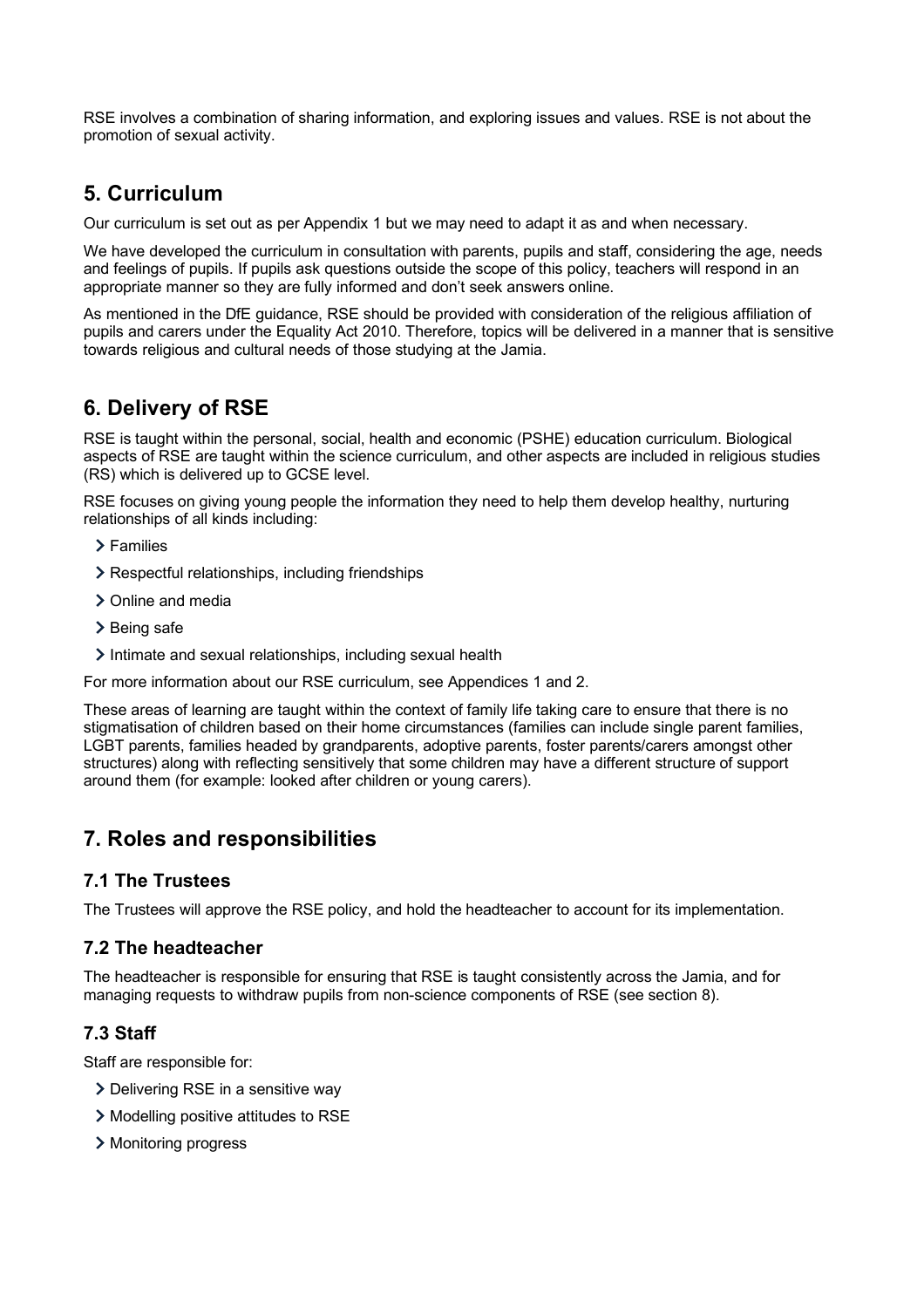- > Responding to the needs of individual pupils
- Responding appropriately to pupils whose parents wish them to be withdrawn from the non-science components of RSE

Staff do not have the right to opt out of teaching RSE. Staff who have concerns about teaching RSE are encouraged to discuss this with the headteacher.

#### **7.4 Pupils**

Pupils are expected to engage fully in RSE and, when discussing issues related to RSE, treat others with respect and sensitivity.

## **8. Parents' right to withdraw**

Parents have the right to withdraw their children from the non-science components of sex education within RSE up to and until 3 terms before the child turns 16. After this point, if the child wishes to receive sex education rather than being withdrawn, the Jamia will arrange this.

Requests for withdrawal should be put in writing using the form found in Appendix 3 of this policy and addressed to the headteacher.

A copy of withdrawal requests will be placed in the pupil's educational record. The headteacher will discuss the request with parents and take appropriate action. Alternative work will be given to pupils who are withdrawn from sex education.

## **9. Training**

Staff are trained on the delivery of RSE as part of their induction and it is included in our continuing professional development calendar.

The headteacher may also invite visitors from outside the Jamia, such as nurses or sexual health professionals, to provide support and training to staff teaching RSE.

## **10. Monitoring arrangements**

The delivery of RSE is monitored by the senior leadership team through monitoring arrangements, such as learning walks, observing evidence of work etc.

Pupils' development in RSE is monitored by class teachers who monitor notes of pupils after topics are taught.

This policy will be reviewed by the Senior leadership team annually. At every review, the policy will be approved by the Trustees & the headteacher.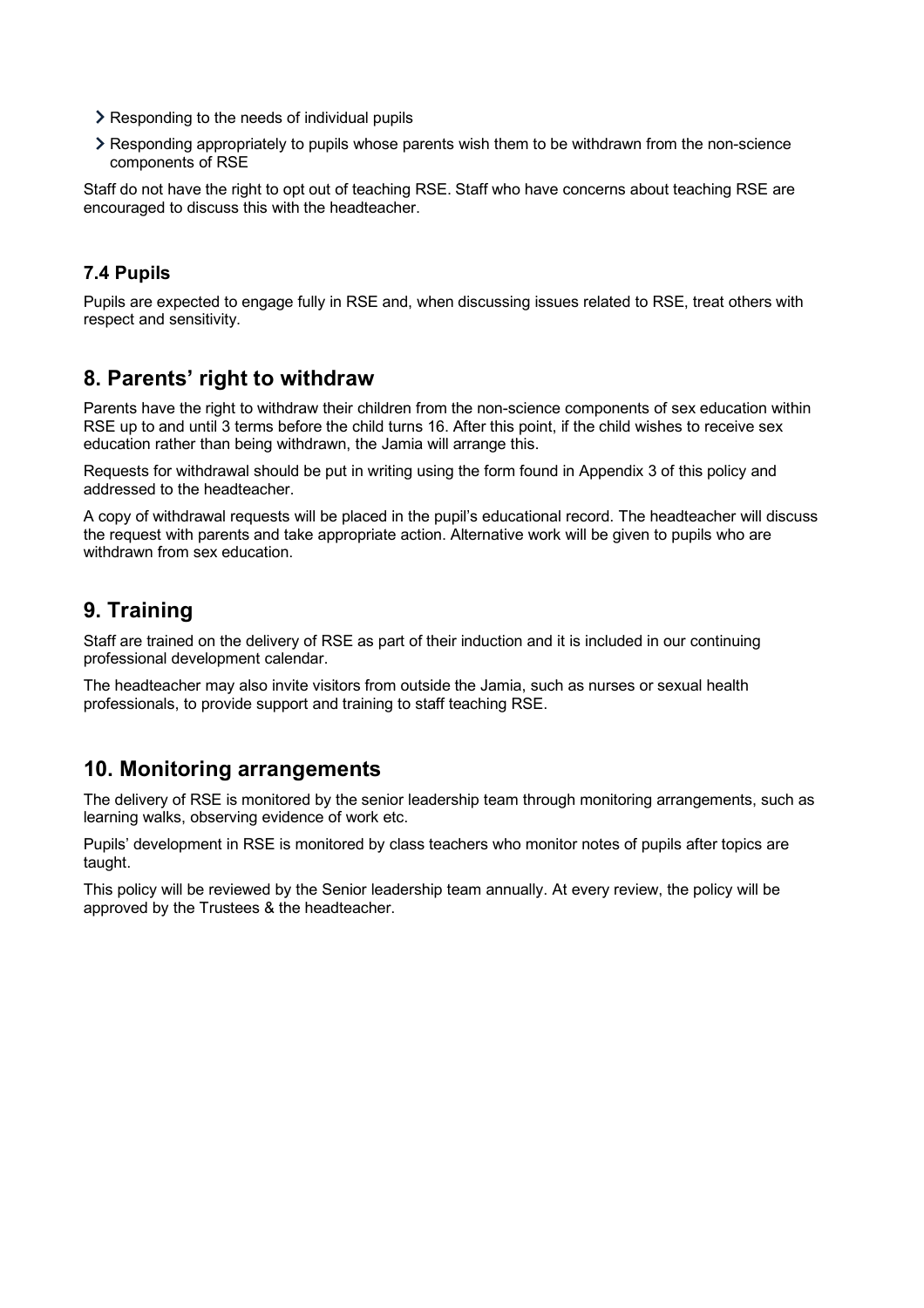### **Appendix 1: Curriculum map & learning outcomes**

#### **Relationships and sex education curriculum map**

Topics are delivered in a 'workshop' format which students often divided into 4 bubbles/groups (Y7&8, Y9&10, Y11, Sixth form)

| Families (Autumn)                                                                                                                                                                                                                                                                                            |       |      |
|--------------------------------------------------------------------------------------------------------------------------------------------------------------------------------------------------------------------------------------------------------------------------------------------------------------|-------|------|
| Pupils should know:                                                                                                                                                                                                                                                                                          |       |      |
|                                                                                                                                                                                                                                                                                                              | Year  | Tick |
| that there are different types of committed, stable relationships.                                                                                                                                                                                                                                           | $7+$  |      |
| how these relationships might contribute to human happiness and their<br>importance for bringing up children.                                                                                                                                                                                                | $7+$  |      |
| what marriage is, including their legal status $-$ for example, that marriage carries<br>legal rights and protections not available to couples who are cohabiting or who<br>have married, for example, in an unregistered religious ceremony.                                                                | $10+$ |      |
| why marriage is an important relationship choice for many couples and why it<br>must be freely entered into.                                                                                                                                                                                                 | $9+$  |      |
| the characteristics and legal status of other types of long-term relationships.                                                                                                                                                                                                                              | 9+    |      |
| the roles and responsibilities of parents with respect to raising children, including<br>the characteristics of successful parenting.                                                                                                                                                                        | $9+$  |      |
| how to determine whether other children, adults or sources of information are<br>trustworthy, judge when a family, friend, intimate or other relationship is unsafe<br>(and to recognise this in others' relationships), how to seek help or advice,<br>including reporting concerns about others, if needed | $7+$  |      |

## Respectful relationships, including friendships (Autumn 2) Pupils should know:

|                                                                                      | Year | <b>Tick</b> |
|--------------------------------------------------------------------------------------|------|-------------|
| the characteristics of positive and healthy friendships, in all contexts including   | $7+$ |             |
| online, such as:                                                                     |      |             |
| trust, respect, honesty, kindness, generosity, boundaries, privacy, consent and the  |      |             |
| management of conflict                                                               |      |             |
| reconciliation and ending relationships, this includes different (non-sexual) types  | $7+$ |             |
| of relationship                                                                      |      |             |
| practical steps they can take in a range of different contexts to improve or support | $7+$ |             |
| respectful relationships                                                             |      |             |
| how stereotypes, in particular stereotypes based on sex, gender, race, religion,     | $7+$ |             |
| sexual orientation or disability, can cause damage (for example, how they might      |      |             |
| normalise non-consensual behaviour or encourage prejudice)                           |      |             |
| that in school and in wider society they can expect to be treated with respect by    | 8+   |             |
| others, and that in turn they should show due respect to others, including people    |      |             |
| in positions of authority and due tolerance of other people's beliefs                |      |             |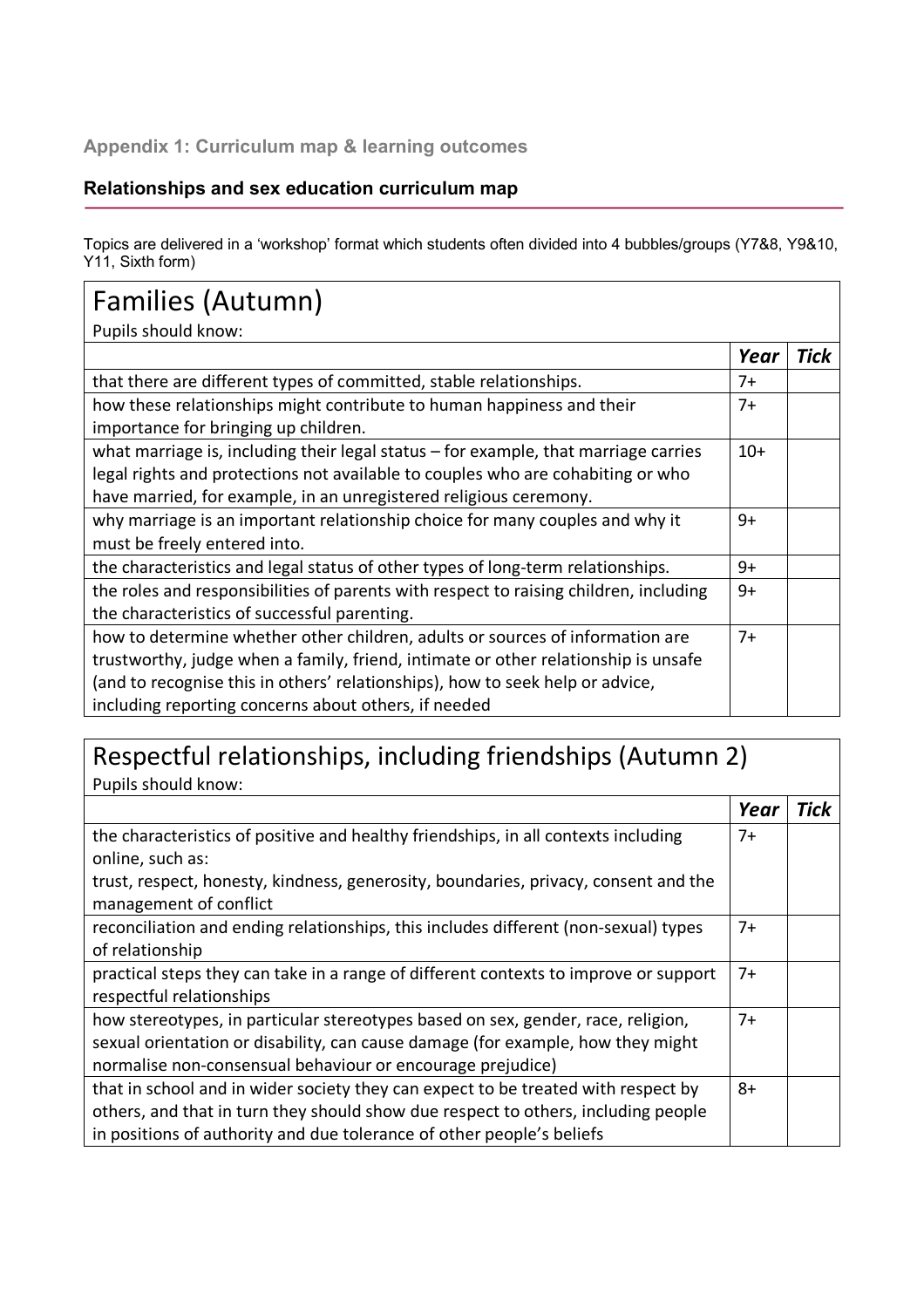| about different types of bullying (including cyberbullying), the impact of bullying,  |    |  |
|---------------------------------------------------------------------------------------|----|--|
| responsibilities of bystanders to report bullying and how and where to get help       |    |  |
| that some types of behaviour within relationships are criminal, including violent     |    |  |
| behaviour and coercive control                                                        |    |  |
| what constitutes sexual harassment and sexual violence and why these are always       |    |  |
| unacceptable                                                                          |    |  |
| the legal rights and responsibilities regarding equality (particularly with reference | 9+ |  |
| to the protected characteristics as defined in the Equality Act 2010) and that        |    |  |
| everyone is unique and equal                                                          |    |  |

#### Online and media (Spring) Pupils should know: their rights, responsibilities and opportunities online, including that the same expectations of behaviour apply in all contexts, including online 7+ about online risks, including that any material someone provides to another has the potential to be shared online and the difficulty of removing potentially compromising material placed online 7+ not to provide material to others that they would not want shared further and not to share personal material which is sent to them 8+ what to do and where to get support to report material or manage issues online  $\begin{array}{|l|} 8+ \end{array}$ the impact of viewing harmful content  $8+$ that specifically sexually explicit material, for example pornography, presents a distorted picture of sexual behaviours, can damage the way people see themselves in relation to others and negatively affect how they behave towards sexual partners 9+ that sharing and viewing indecent images of children (including those created by children) is a criminal offence which carries severe penalties including jail  $9+$ how information and data is generated, collected, shared and used online  $|8+$

| Being safe (Spring)                                                                                                                                                                                                                                          |      |  |
|--------------------------------------------------------------------------------------------------------------------------------------------------------------------------------------------------------------------------------------------------------------|------|--|
| Pupils should know:                                                                                                                                                                                                                                          |      |  |
| the concepts of, and laws relating to, sexual consent, sexual exploitation, abuse,<br>grooming, coercion, harassment, rape, domestic abuse, forced marriage, honour-<br>based violence and FGM, and how these can affect current and future<br>relationships | $8+$ |  |
| how people can actively communicate and recognise consent from others,<br>including sexual consent, and how and when consent can be withdrawn, in all<br>contexts, including online                                                                          | 9+   |  |

## Intimate and sexual relationships, including sexual health (Summer)

Pupils should know: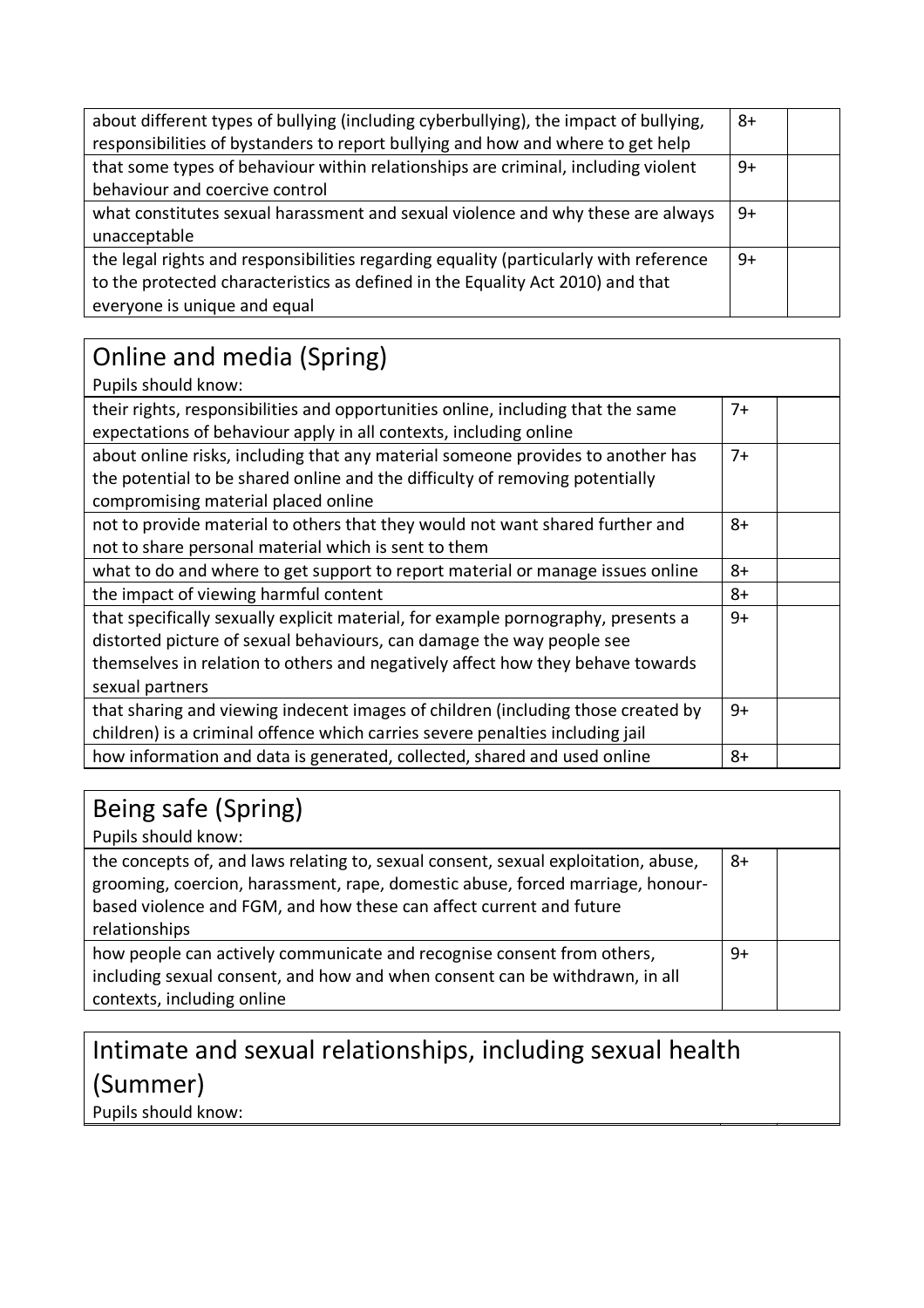| $9+$  |  |
|-------|--|
|       |  |
|       |  |
| $10+$ |  |
|       |  |
|       |  |
| $9+$  |  |
|       |  |
| $10+$ |  |
|       |  |
|       |  |
| $11+$ |  |
| $10+$ |  |
|       |  |
| $10+$ |  |
| $10+$ |  |
|       |  |
|       |  |
| $10+$ |  |
|       |  |
|       |  |
| $11+$ |  |
|       |  |
| $10+$ |  |
| $11+$ |  |
|       |  |
|       |  |

## The Law (Spring/Summer)

It is important to know what the law says about sex, relationships and young people, as well as broader safeguarding issues. This includes a range of important facts and the rules regarding sharing personal information, pictures, videos and other material using technology. This will help young people to know what is right and wrong in law, but it can also provide a good foundation of knowledge for deeper discussion about all types of relationships. There are also many different legal provisions whose purpose is to protect young people and which ensure young people take responsibility for their actions.

| Pupils should be made aware of the relevant legal provisions when relevant |       |  |
|----------------------------------------------------------------------------|-------|--|
| topics are being taught, including for example:                            |       |  |
| marriage                                                                   | 9+    |  |
| consent, including the age of consent                                      | 9+    |  |
| violence against women and girls                                           |       |  |
| online behaviours including image and information sharing (including       |       |  |
| 'sexting', youth-produced sexual imagery, nudes, etc.)                     |       |  |
| pornography                                                                | $8+$  |  |
| abortion                                                                   | $10+$ |  |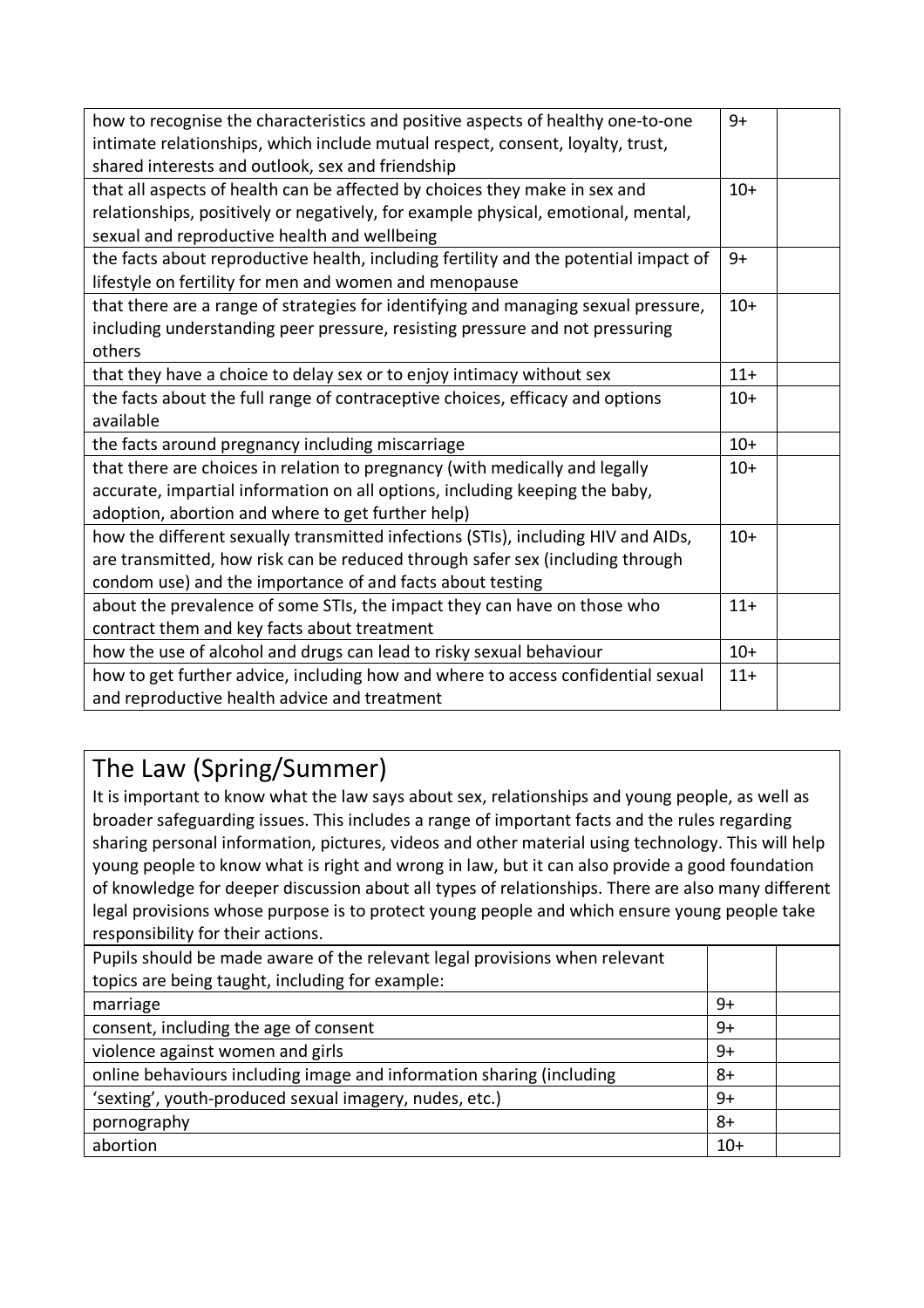| sexuality                                                                      |    |  |
|--------------------------------------------------------------------------------|----|--|
| gender identity                                                                | 9+ |  |
| substance misuse                                                               | 9+ |  |
| violence and exploitation by gangs                                             | 8+ |  |
| extremism and radicalisation                                                   |    |  |
| criminal exploitation (for example, through gang involvement or 'county lines' |    |  |
| drugs operations)                                                              |    |  |
| hate crime                                                                     |    |  |
| female genital mutilation (FGM)                                                |    |  |